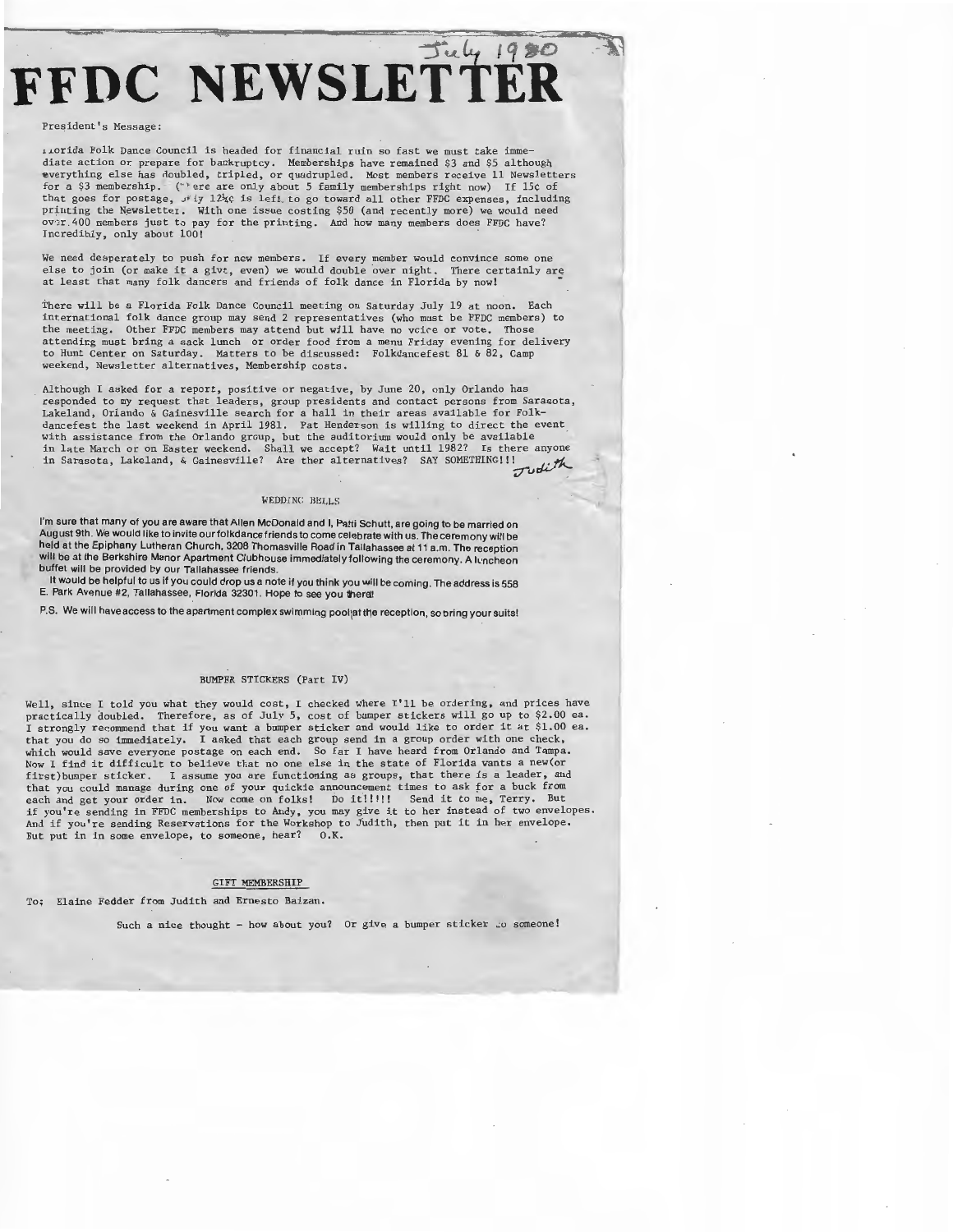# **CLUB NtWS**

### ORLANDO INTERNATIONAL FOLK DANCERS

Hello all. You haven't been hearing from Orlando as there hasn't been much to report. We have been having good attendance lately, with some very good beginners.

**Karen Green just got back from several weeks in California where she did some**  folk dancing. Kathy Dudek was our sole representative at the Folk Festival at White Springs, I believe. She performed with the Sarasota group. In spite of the rain, they had a great time.

**Everyone is doing such a great job of getting material in to the newsletter that I don't feel quite so much pressure to "get something out" as I used to . Keep up the good**  work EVERYONE.

Will give you a report on Toronto's Caravan next month. I noticed that Viltis had an ad for it. **Mickey Cross** 

# TAMPA TIDBITS

**Business is slow at present, but QUALITY abounds, needless to say ... Those of us what**  am have made a point of getting 100% membership into the FFDC and are also selling **bumber sticker orders like mad. A few more performances at Senior Centers, and a**  very satisfying one for the Special Olympics participants at the State competition.

Jerry Raz called - me thinks he's a little lonely. Not thrilled with the job, and anxious to start a group, but had not yet received permanent quarters in order to unpack his gear properly. He promised a note for the newsletter, but has yet to remember<br>the promise - Hey Jer! In the meantime, I'm sure he **shop in so long - we're actually looking forward to seeing people from other places in Florida as much as the workshop itself. Hope to see a lot of you there. A great excuse to go somewhere and have fun. So send in your reservations. Must have you in order to**  make a break-even. These things are expensive... to say the least...

# ANOTHER CITY HEARD FROM...

Hello from Birmingham to all our Fla. friends! Everyone's invited up September 5-7, the weekend after Labor Day, to our 3rd Annual B'ham Toe Jam.<br>Correction from last year's newsletter armouncement: it's NOT Joe Jam, but<br>Toepluraltoesattachedtofootpluralfeetwhichdance: B'ham Toe Jam!

As in the past two years we're planning to be out at beautiful Camp Tekawitha,<br>with teacher-friends from Fla., Ga., and Term., in a loosely-scheduled, out-<br>with teacher-friends from Fla., Ga., and Term., in a loosely-sche

In the meantime, we have had numerous small performance invitations this spring, plus several biggies. We danced during the Birmingham Festival of Arts, which this year saluted Ireland. We finally found two Irish dances to

Y'all stop by and dance with *us* soon---we always have fun!

---Cathy Caldwell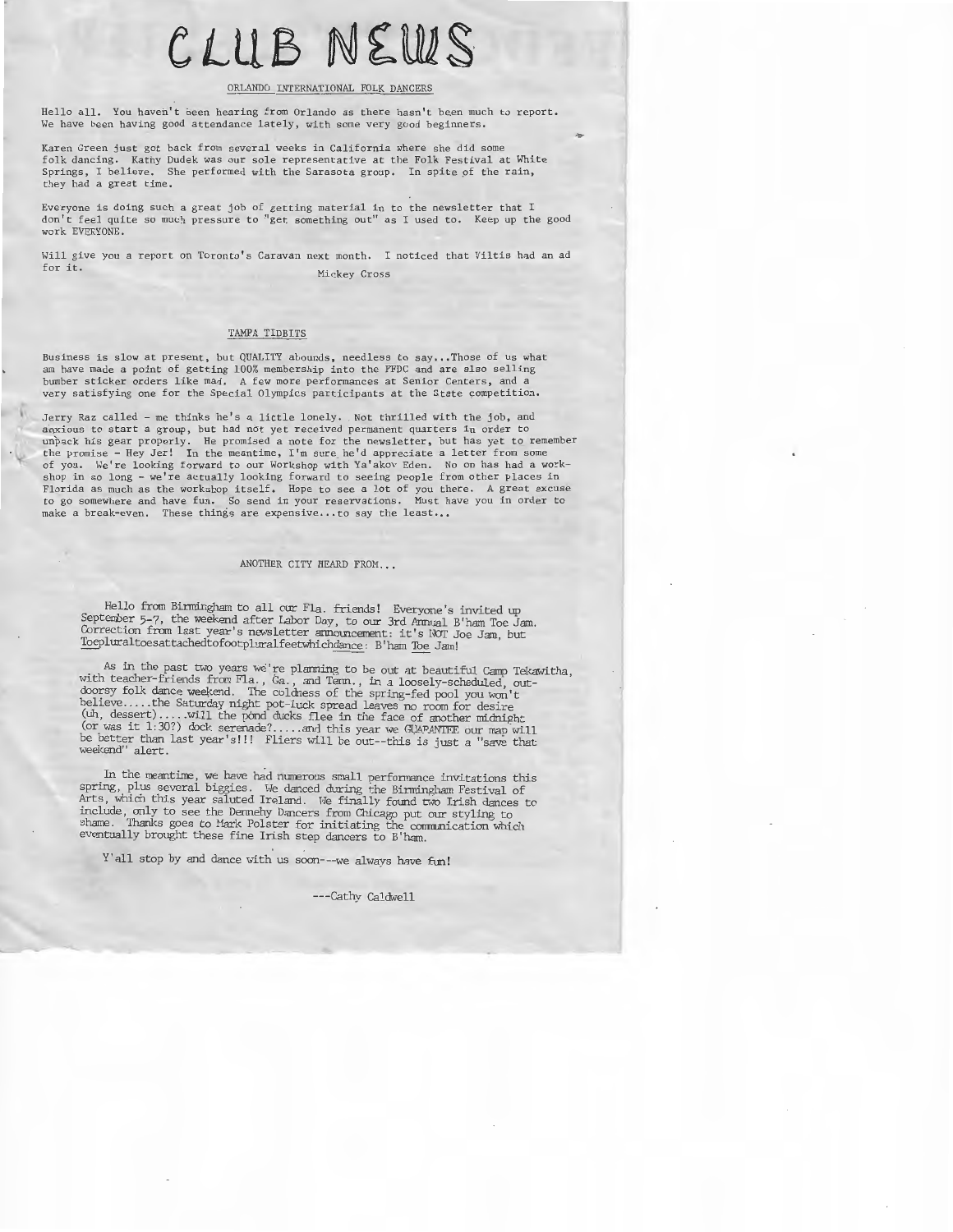#### WHITESPRINGS REVISISTED

# Kathy Dudek, reporter

The 28th Annual Florida Folk Festival was held Memorial Day weekend on the banks of the Suwanee River at the Stephen Foster Memorial. The festival is committed to preserving Florida's folk music, dance, tales, crafts, customs, and lore of time **gone past as part of our state's valuable cultural heritage.** 

**Performers come from all over the state to play folk instruments such as the hammer dulcimer, autoharp, fiddle, and banjo. Craft booths are selling their wares, and the dancers are doing their fanacy fanatical footwork. Along with the cloggers, Drava was**  there doing Polish on Saturday and Bulgarian on Sunday. Sunday and Monday, we had a **combined group from Sarasota, Tampa, and Orlando doing three German dances; Die Muhle, Luene Berger, and Schuplatler Laendler. Along with Jeanne, Suzanne and Craig White-head, was Judith and Ernesto Baizan, Sophia Kahn, Chuck Garner and myself.** 

**Cubby Whitehead was unable to make it, so we tried recruiting some dancers from other**  groups. That failing, it was decided to have the women take turns being the fourth **man, when lo and behold, whom should arrive but a car full of Tampa folk dancers,**  Chuck Setlow being one of them, and he just happened to bring along his lederhosen in **case he should want them for some reason or another.** *We* **certainly were happy to see them.** 

**Due to a shortage of practice time, our performance on Sunday was somewhat jumbled. Monday, after practice in the orange grove and stomping out the ant hills, we were**  much improved, and less confused as to whether the next verse was a men's star or a women's spin.

**Along with the performances, we also held mini workshops, even interesting a couple from Jacksonville who would like to start a group there.** 

**Ginger Vessells went with me to join in on the singing and guitar playing. On the**  way home we both felt as if we had been away for a week. It was a very relaxing<br>weekend, for all the rain and soggy ground. I'm already looking forward to the festival for next year. It was a lot of fun, and that's why I first became a folk

# BITS AND PIECES...

**Bob Lewis, I got your last newsletter back. Where are you? Your membership**  hasn't run out yet, but I can't get it to you.

••• Pat SNIDER sent change of address: 1713 Bergeson, Boise, ID 83706 (phone 208-345-4075) and says"things are going great out here in the West.<br>I miss all of you people out there and hope to bump into some of you someday folk dancing. P.S. Tell the gang "hi" for me!

••• Too late bumper sticker idea~ lost in the mail - Folk Dancers do it **'authentically l** 

#### FFDC MEMBERSHIP LAGGING

As treasurer of the Florida Folk Dance Council, I want to urgently urge you to urge your fellow dancers to join up. We are in desperate need of money and possibly will<br>have to think of other alternatives in order to put the FFDC newsletter out. At this<br>moment there are aproximately 100 members at \$3.00 a Newsletter if it runs 6 pages costs aproximately \$75.00 counting postage. As you can see, membership covers about 4 issues at that rate. We will start to cut down on the pages, try reducing, etc. but in the end, we must have more members. Please - talk to the people in your group and ask that they join, for the sake of Florida folkdancing **and communication. (other possibility is raising dues, and if you're already a member,**  you know you'd rather have other people help first). We considered a contest. But I think we're all old enough to just simply JOIN. No incentive needed. I hope to see my mailbox bulging within the next few weeks. Thanks.

Andi Kapplin 11711 Moffatt Ave. Tampa, 33617